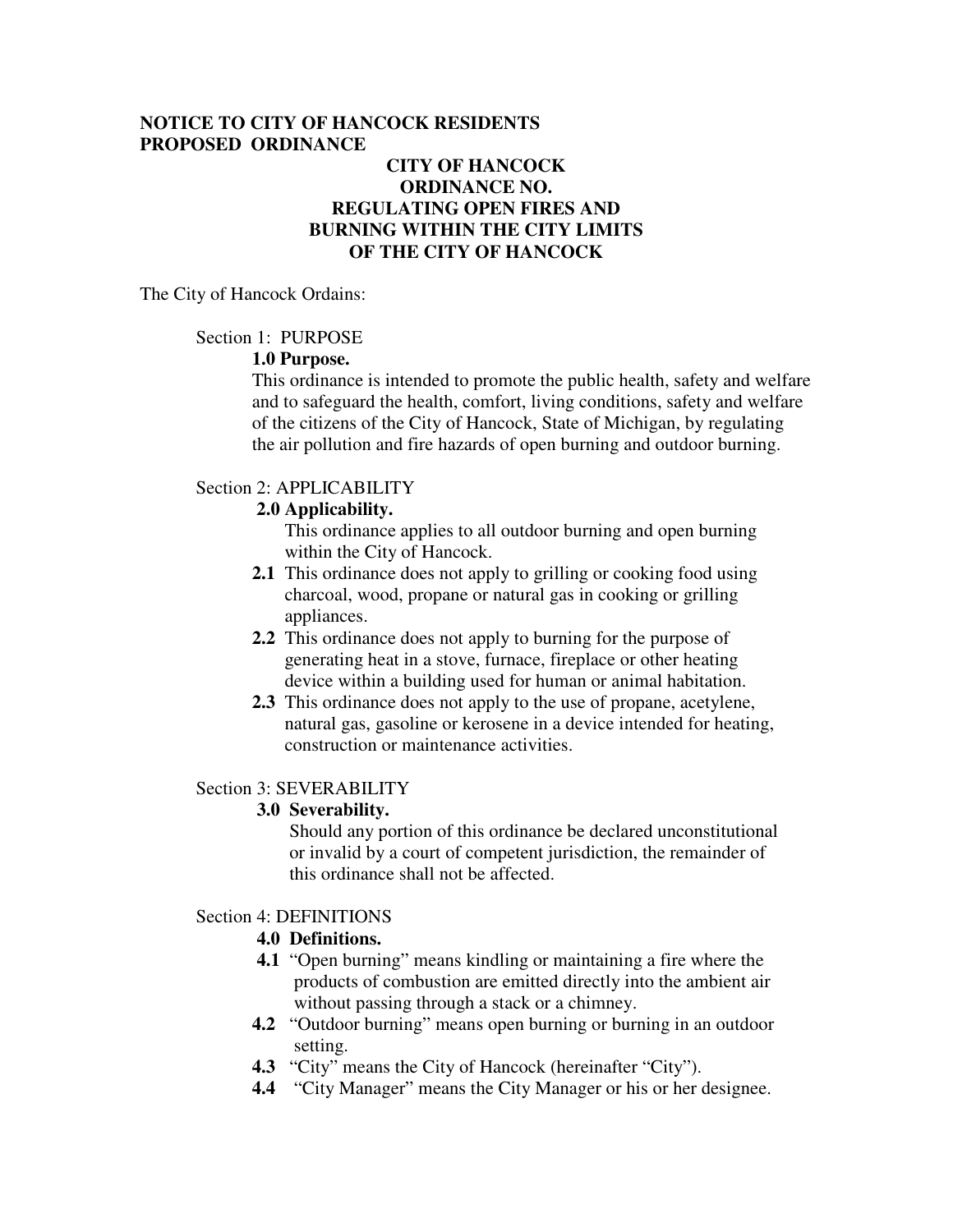- **4.5** "Garbage" means any animal or vegetable waste resulting from handling, preparation, cooking, and consumption of food.
- **4.6** "Refuse" means any trash, including, but not limited to, plastic, exclusions, furniture, bedding, metals, tin, glass, and discarded building and household decorative materials.
- **4.7** "Stack or Chimney" means a flue, conduit, or duct designed to direct an effluent into ambient air.
- **4.8** "Yard Waste" means regular wastes produced from landscaping, gardening activities, trimming, pruning, mowing, and the maintenance of grounds.
- **4.9** "Clean wood" means natural wood which has not been painted, varnished or coated with a similar material; has not been pressure treated with preservatives; and does not contain resins or glues as in plywood or other composite wood products.
- **4.10** "Construction and demolition waste" means building waste materials, including but not limited to waste shingles, insulation, lumber, treated wood, painted wood, wiring, plastics, packaging, and rubble that results from construction, remodeling, repair and demolition operations on a house, commercial or industrial building, or other structure.

## Section 5: GENERAL PROHIBITION ON OUTDOOR BURNING AND OPEN BURNING

**5.0 General prohibition on outdoor burning and open burning.** Open burning and outdoor burning are prohibited in the City of Hancock unless the burning is specifically permitted by this Ordinance, or is located at the city campground.

# Section 6: RECREATIONAL FIRES

#### **6.0 Recreational fires**

Recreational fires on private property are permitted so long as they all the following requirements:

- **6.1** The fire pit or receptacle does not exceed three (3) feet in diameter.
- **6.2** Fires are attended until extinguished and ashes are cold by a competent person of at least eighteen (18) years of age.
- **6.3** Only clean wood products or commercially produced fuel products are burned.
- **6.4** Recreational fires shall be located at least twenty feet (20) from the nearest neighbor structure which is not on the same property as the recreational fire.
- **6.5** Fire does not threaten trees, shrubs or branches that may ignite
- **6.6** Atmospheric conditions are favorable.
- **6.7** Fire is in a pit or receptacle that inhibits the spread of a fire.
- **6.8** Prohibit emission of smoke or fumes which irritate, annoy, or constitute a health nuisance to others living in the neighborhood.
- **6.9** No fires will be allowed from midnight to 6:00 a. m.